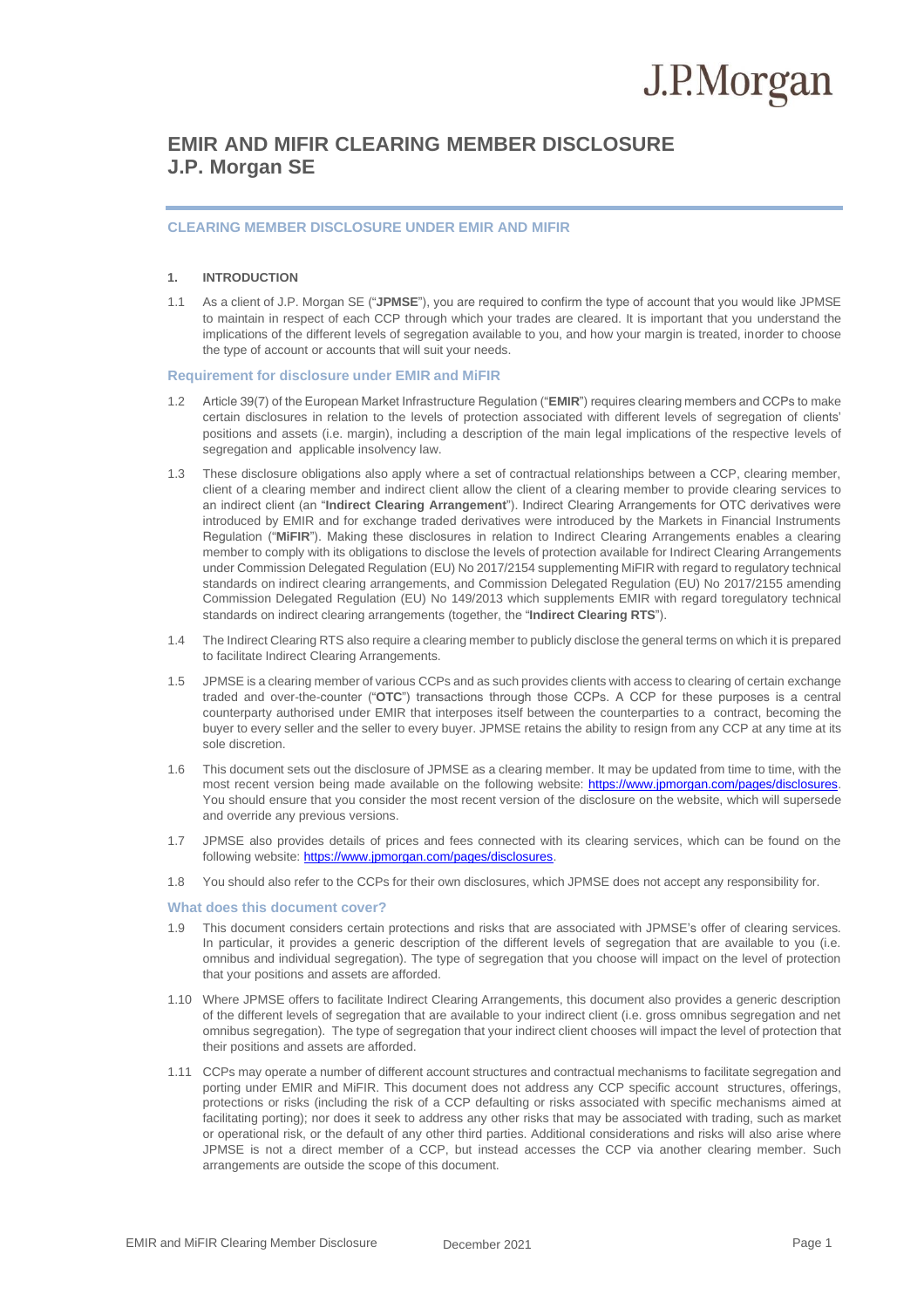- 1.12 JPMSE is subject to German law. The insolvency related disclosures contained in this document therefore address the position under German law. In addition, in respect of CCPs the position in insolvency will depend on the law of the country in which the CCP is incorporated and the specific protections that the CCP has put in place, and in respect of collateral provided under the laws of any other country your rights and risks in relation to such collateral will also be subject to the laws applicable to it.. The CCPs must in each case also have been authorised by the relevant competent authority pursuant to EMIR or, in respect of third country CCPs, recognised by the European Securities and Markets Authority ("**ESMA**").
- 1.13 Considerations or risks arising under other laws which are not considered in this document may also be relevant to your position, such as the law governing the CCP rules or related agreements, the law of the jurisdiction of incorporation of the CCP and the law of the location of any assets.

#### **What is the status of this document?**

- 1.14 This document is provided for information purposes only. It is not a legally binding document and does not constitute part of any agreement between you and JPMSE (the "**Agreement**"). As such, it does not amend or vary any provision of the Agreement or otherwise affect the interpretation of the Agreement. Accordingly the terms of the Agreement will remain unaffected by this document.
- 1.15 This document provides a high level analysis of several complex and/or new areas of law, whose effect will vary depending on the specific facts of any particular case, some of which have not been tested in the courts. It does not provide all the information you may need to make your decision on which account type or level of segregation is suitable for you. It is your responsibility to review and conduct your own due diligence on the relevant legal regimes, rules, legal documentation and any other information provided to you on each of our client account offerings and those of the various CCPs on which JPMSE clears trades for you. You may wish to appoint your own professional advisors to assist you with this.
- 1.16 This document contains JPMSE's own interpretation of the matters considered. It does not constitute any form of legal or other advice, and accordingly must not be relied upon by you or any third party as such. You should seek your own legal advice in relation to the matters covered by this document and the Agreement.
- 1.17 JPMSE will not in any circumstances be liable, whether in contract or tort, for breach of statutory duty or otherwise, for any losses or damages that may be suffered as a result of using or relying on this document. Such losses or damages include (a) any loss of profit or revenue, damage to reputation or loss of any contract or other business opportunity or goodwill and (b) any indirect loss or consequential loss. No responsibility or liability is accepted for any differences of interpretation of legislative provisions and related guidance on which it is based. This paragraph does not extend to an exclusion of liability for, or remedy in respect of, fraudulent misrepresentation.

#### **What will you need to do?**

- 1.18 You are strongly encouraged to carefully consider the segregation options that are available to you. JPMSE will require a reasonable period of time to facilitate any changes to your account structure. In times of market stress, changes to account structure may be difficult or even impossible to implement, which means JPMSE may not be able to fulfil any request for change at such times. You should therefore ensure that you do not delay the assessment of the options available to you.
- 1.19 You may also wish to consider putting in place arrangements with a back-up clearing member, and carrying out operational testing in respect of those arrangements, in order to facilitate porting of positions and assets in the event of a default by JPMSE. In the event that such back-up arrangements are not put in place (or transfers do not take place within a period specified by the CCP), then CCPs may take steps to manage their risk in the event of a default by JPMSE, including liquidating the assets and positions held by JPMSE in respect of your transactions.
- 1.20 JPMSE will seek to ensure that your choice of omnibus or individual segregation (as further described below) is reflected in JPMSE's client accounts at the CCP level. However, CCPs may offer a variety of different account structures and JPMSE may not (and is not required to) support all of these. JPMSE will inform you separately of the types of CCP account structures that it supports and you must then confirm the type of account that you would like JPMSE to maintain in respect of each CCP through which JPMSE clears your trades.
- 1.21 Where JPMSE offers to facilitate Indirect Clearing Arrangements, you will also need to confirm to JPMSE whether you intend to provide clearing services through JPMSE to your indirect clients and inform JPMSE of your indirect clients' choice of indirect client accounts.

#### **2. AN OVERVIEW OF THE DIFFERENT LEVELS OF SEGREGATION**

- 2.1 JPMSE offers its clients a choice between omnibus client segregation and individual client segregation. This is replicated at the CCP level, although the exact account structure will depend on the CCP's own offering. CCPs are, however, obliged under EMIR to offer to keep separate records and accounts that enable JPMSE, as a clearing member, to distinguish in accounts with the CCP:
	- (a) the assets and positions of JPMSE from those held for the account of its clients ("**omnibus client segregation**"); and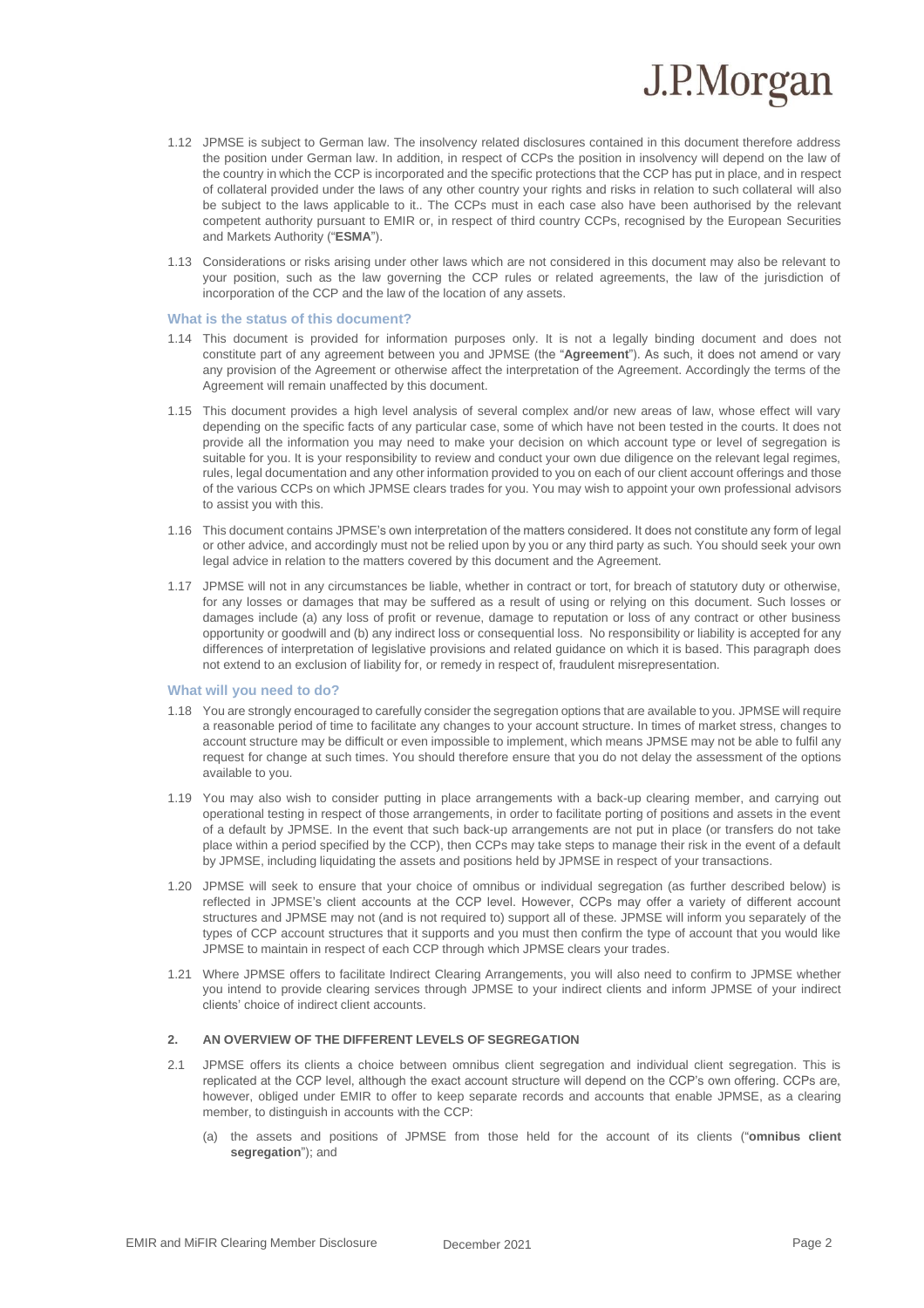- (b) the assets and positions held for the account of a client from those held for the account of other clients ("**individual client segregation**").
- 2.2 Under EMIR, CCPs must upon request also offer to open more accounts in the name of the clearing member or for the account of the clearing member's clients.
- 2.3 The requirement under EMIR to distinguish assets and positions in the accounts with the CCP is satisfied where:
	- (a) the assets and positions are recorded in separate accounts, as set out in clause 2.1;
	- (b) the netting of positions recorded on different accounts is prevented; and
	- (c) the assets covering the positions recorded in an account are not exposed to losses connected to positions recorded in another account.
- 2.4 Where JPMSE offers to facilitate Indirect Clearing Arrangements JPMSE offers its clients, and they in turn may offer their indirect clients, a choice between gross omnibus client segregation and net omnibus client segregation. This is replicated at the CCP level, although the exact account structure will depend on the CCP's own offering. CCPs are, however, obliged under EMIR and MiFIR to keep separate records and accounts that enable JPMSE, as a clearing member, to distinguish in accounts with the CCP:
	- (a) the assets and positions of JPMSE and JPMSE's client from those held for the account of its indirect clients ("**net omnibus client segregation**"); and
	- (b) the assets and positions of JPMSE and JPMSE's client from those held for the account of its indirect clients where the positions of one indirect client do not offset the positions of another indirect client, and where the assets held for the account of one indirect client cannot be used to cover the positions of another indirect client ("**gross omnibus client segregation**").
- 2.5 Individual client segregation is not available for Indirect Clearing Arrangements with JPMSE. Gross omnibus client segregation is only available for Indirect Clearing Arrangements with CCPs authorised under EMIR.
- 2.6 When gross omnibus client segregation is used, JPMSE shall ensure that the CCP has all the necessary information to identify the positions held for the account of each indirect client on a daily basis, provided that you in turn ensure that JPMSE has all the necessary information to identify the positions held for the account of each indirect client on a daily basis (you are required to do this under the Indirect Clearing RTS).

#### **3. AN OVERVIEW OF TITLE TRANSFER AND SECURITY INTEREST MARGIN**

- 3.1 When clearing transactions for you through a CCP, JPMSE usually enters into two separate transactions: (i) a principal-to-principal transaction with the CCP; and (ii) a principal-to-principal transaction with you. As the principal to the CCP, JPMSE is required to provide assets to the CCP as margin.
- 3.2 JPMSE will in turn require margin from you to support your cleared positions. Depending on the Agreement, this margin may be transferred to JPMSE on a title transfer basis or by way of security interest.
- 3.3 Where JPMSE offers to facilitate Indirect Clearing Arrangements, in addition to the structure described above, there will usually be a principal-to-principal or agency transaction between you and your indirect client. You may require margin from your indirect client in order to support their cleared positions and the manner by which you transfer margin to JPMSE may have an impact on whether you require margin from your indirect client on a title transfer basis or by way of security.
- 3.4 The way in which JPMSE holds your margin will impact on the protections that your assets are afforded under the different levels of segregation. This is further described in the sections on omnibus client segregation and individual client segregation below.

### **How do title transfer collateral arrangements work?**

- If you transfer cash or securities margin to JPMSE pursuant to a title transfer collateral arrangement, then the margin will become the absolute property of JPMSE free from any equity, right, title or interest that you might otherwise have.
- 3.6 Subject to the terms of the Agreement, JPMSE will have a contractual obligation to repay an equivalent amount of cash or to redeliver equivalent securities to you. You will have no right to any specific securities or cash, whether held with JPMSE, posted to a CCP or otherwise.
- 3.7 You will bear credit exposure on JMPAG with respect to JPMSE's obligation to redeliver title transfer collateral to you, i.e. to repay an equivalent amount of cash or to redeliver equivalent securities. This means that if JPMSE was to fail, you will only hold a claim against JPMSE's estate for a payment of cash or the delivery or securities along with all of JPMSE's other unsecured creditors. If JPMSE is declared to be in default by a CCP, you may to a certain extent benefit from a right of recourse to any assets that JPMSE transfers to the CCP which is described in more detail below.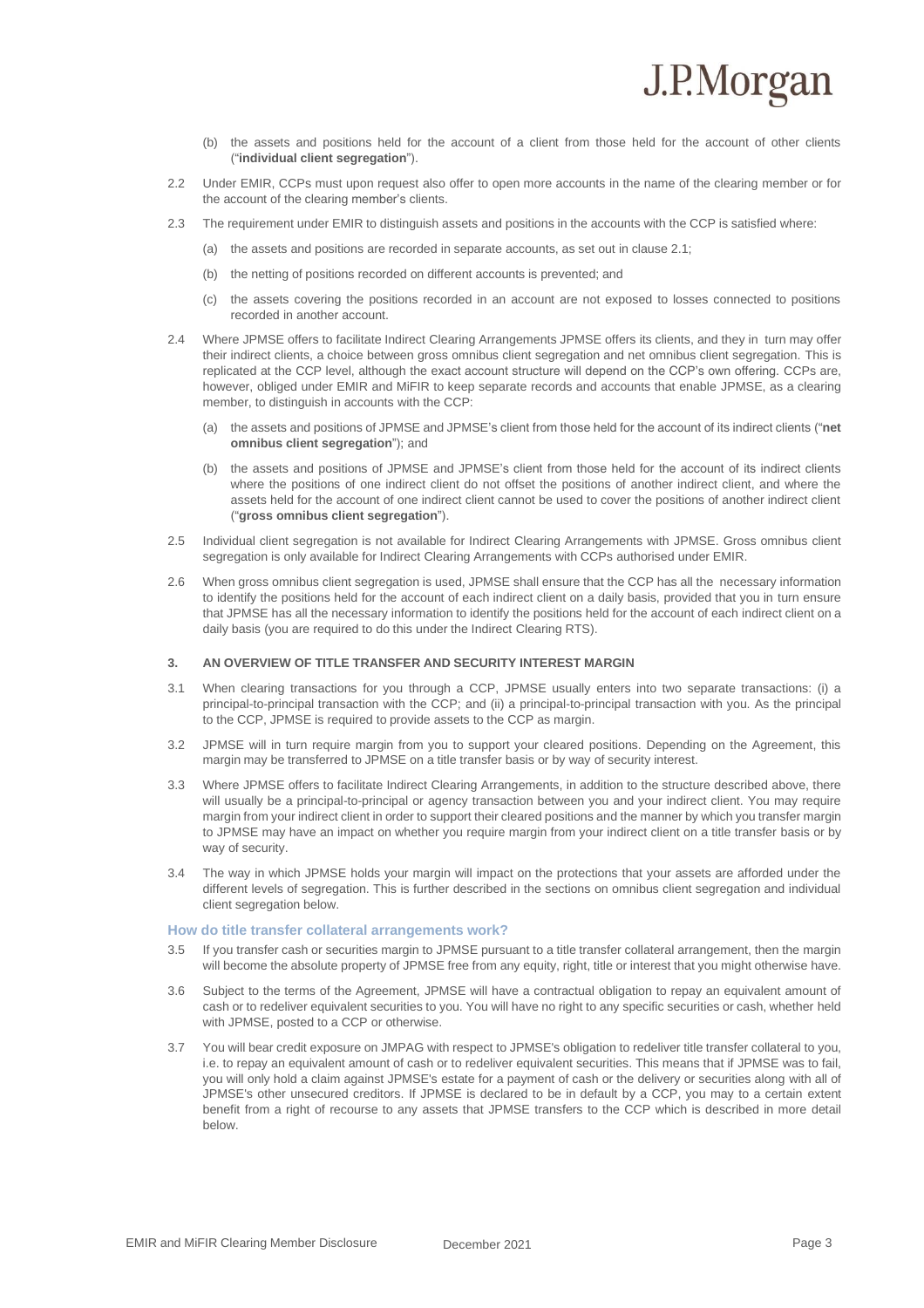

#### **How do margin transfers by way of security work?**

- 3.8 If you provide cash margin or securities margin to JPMSE on a security interest basis, you will, subject to the Agreement, retain an ownership interest in such asset, which assets will be pledged, or alternatively – in the case of securities - transferred for security purposes, to JPMSE on the basis that you will grant JPMSE a security interest with respect to such assets and JPM will hold an interest in such assets subject to fiduciary duties of a secured party.
- 3.9 If you default in your obligations, JPMSE will be entitled to exercise its security interest in accordance with the Agreement, e.g. by selling or realising the securities or by taking the cash margin and using it to discharge your liabilities.
- 3.10 JPMSE may, subject to the Agreement and applicable law, exercise a right to transfer full title to securities that you have transferred to it by way of security to itself (right of use), at which point they will become the absolute property of JPMSE. JPMSE may then transfer title to those securities to a CCP or may itself use the securities and fund the margin at the CCP with cash or other assets. In this scenario you will bear a credit exposure on JPMSE similar to the situation where you placed title transfer collateral with JPMSE.
- 3.11 If it is agreed between you and JPMSE that a trust account with a third party bank is to be used for cash collateral provided to JPMSE by you ("**trust account**"), your right to the cash held in such account can potentially benefit (although there is no certainty in that respect) from protection in the case of JPMSE defaulting. However, if money is transferred from the trust account to the CCP as margin collateral you will be in a position that will be similar to the situation if you had transferred cash as margin collateral to JPMSE.

#### **4. OMNIBUS CLIENT SEGREGATION**

#### **What are the main features of omnibus client segregation?**

- 4.1 As described above, under the omnibus client segregation option the assets and positions of JPMSE that are held at a CCP will be distinguished from those held for the account of JPMSE's clients. This means that your positions and assets will be recorded in a separate client omnibus account and not commingled with JPMSE's own positions and assets.
- 4.2 This account structure offers the protection that the netting of positions recorded on different accounts should be prevented and the assets covering the positions in the client omnibus account should not be exposed to losses connected with the positions in JPMSE's own account or any other account with the CCP.
- 4.3 Your positions and assets will, however, be commingled in an account with the positions and assets of other clients of JPMSE that have opted for omnibus segregation. JPMSE may operate several client omnibus accounts with the same CCP.
- 4.4 Clients who transfer cash margin to JPMSE pursuant to a title transfer collateral arrangement will have their assets and positions recorded in an account at the CCP together with other JPMSE clients who provide cash margin on this basis.
- 4.5 The client omnibus accounts at the CCP level will reflect the positions and assets of all JPMSE's clients that have opted for omnibus client segregation and have cleared positions with that CCP. As such, one of the risks of the omnibus account structure is that your assets may be exposed to losses connected with the positions of other clients in the relevant client omnibus account, as the assets in the account can be used in relation to any position in that omnibus account (whether it relates to you or to any of JPMSE's other clients).
- 4.6 JPMSE will keep separate records and accounts that enable it to distinguish both in the accounts held with the CCP and in its own accounts its assets and positions from the assets and positions held for the account of its clients at the CCP.
- 4.7 JPMSE would not usually net clients' positions off against each other when clearing the positions with a CCP. However, when a CCP calls for margin to cover the positions in an omnibus account, it will normally call for a net amount needed to support the net of all the positions in the omnibus account ("**net omnibus account**"). As a consequence, JPMSE will generally handle client margin on a pooled omnibus basis. Some CCPs also offer accounts where margin is called by the CCP on the basis of the gross positions recorded in the omnibus account ("**gross omnibus account**").
- 4.8 Depending on the Agreement, the pool of margin that JPMSE holds may be applied to margin client omnibus accounts at the different CCPs in respect of which JPMSE provides clearing services. JPMSE may also call for margin in respect of your cleared transactions related to a number of different CCPs simultaneously and without making any distinction between them. A feature inherent in these structures is that your margin will not be applied solely to your positions and there may not be a connection between your trading decisions and the locations at which your margin is placed. Timing differences between the time at which a CCP calls for margin and the time at which JPMSE receives margin from you may also contribute to different margin being provided to the CCP from thatwhich you provided.
- 4.9 When calculating the margin required from you, JPMSE may do so on the basis of each of your positions alone and call for margin on a gross basis (i.e. JPMSE will not take into account any other clients' positions in the omnibus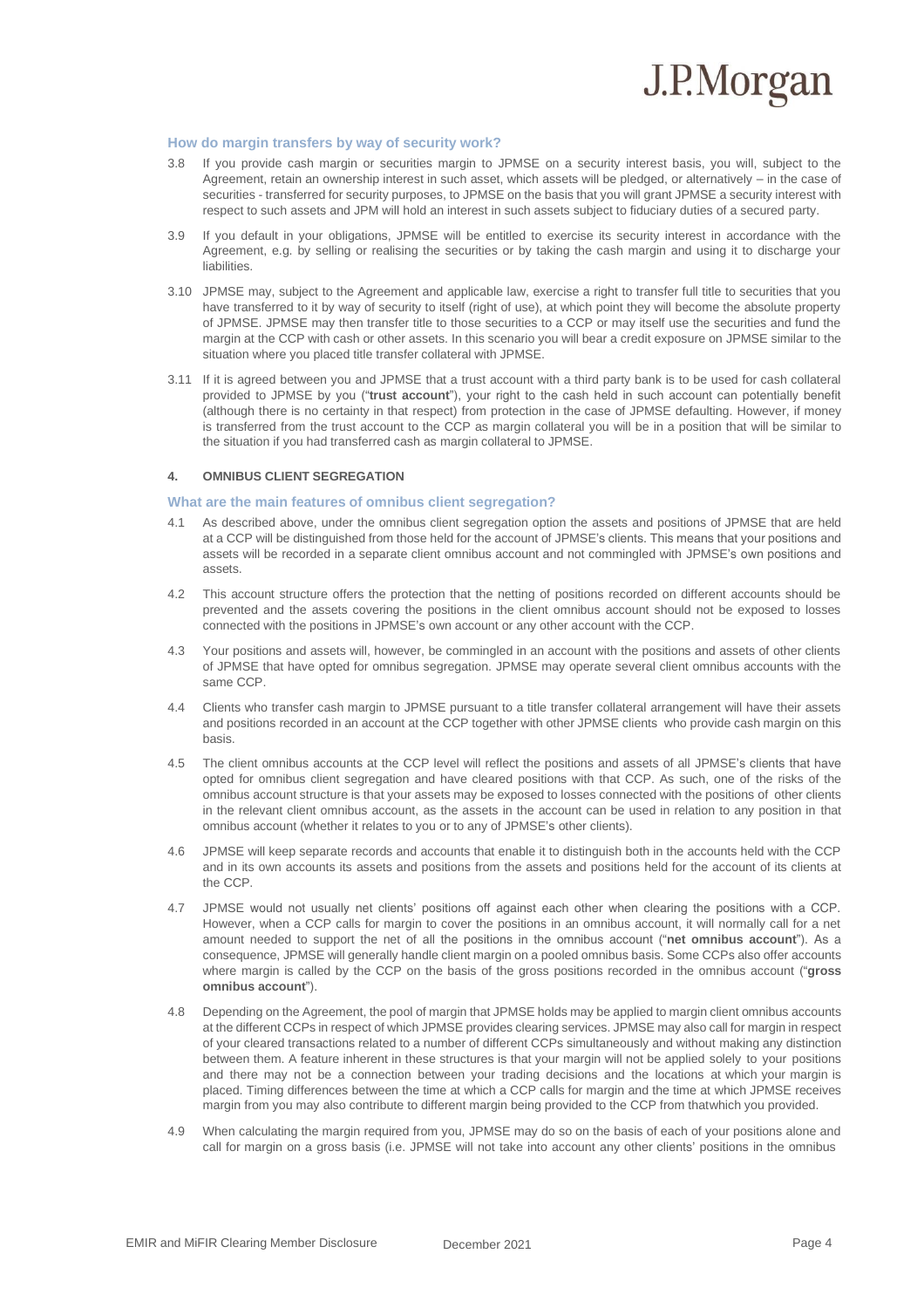

account). Unless a gross omnibus account is used, the CCP will usually call for a net amount needed to support the net of all the positions in the omnibus account, which may result in JPMSE holding a surplus of margin received from you that is not passed to a CCP. A margin surplus may also arise if you pre-fund margin with JPMSE in anticipation of entering into certain trades, but some or all of that margin is not required to be passed to a CCP (e.g. because you do not enter into the relevant trades). Any surplus margin in relation to your cleared positions over and above the CCPs' margin requirements that is held by JPMSE rather than with a CCP is referred to in this disclosure as "**gross excess margin**". JPMSE may also hold margin for you where you do not transfer margin to JPMSE sufficiently in advance of when the margin has to be transferred to the relevant CCP.

**What protections and risks would be associated with an omnibus account on a default of JPMSE?**

- 4.10 A key risk for you in respect of your cleared positions is the default of your clearing member. JPMSE's insolvency would involve a number of risks to your assets, including delays in your ability to access your assets and shortfalls in assets affecting JPMSE's creditors (and, in respect of client money or assets, shortfalls being shared amongst JPMSE's clients). The operation of statutory provisions may also prevent or unwind any transfer of your positions and assets to another clearing member or the payment of balances to you directly by a CCP.
- 4.11 In the event of JPMSE's insolvency, the position is likely to be as follows:

#### **Would assets be exposed to losses on other accounts?**

- (a) Your assets covering positions in the client omnibus account will not be exposed to losses connected with the positions in JPMSE's own account or any other account with the CCP.
- (b) However, your assets may be exposed to losses connected with the positions of other clients in the same client omnibus account given that all margin in such an account can be used to meet losses connected with any position in that account.

#### **Could positions and assets be ported?**

- (c) If you have back-up arrangements in place with another clearing member the positions and assets that are held in the relevant omnibus account at the CCP could be ported to the account of that other clearing member, provided that the porting takes place in accordance with EMIR and the CCP's default rules. If porting applies your transactions with JPMSE could be replaced by transactions with the back-up clearing member, whilst the positions and assets at the CCP level that relate to those transactions could be transferred to a client omnibus account of the back-up clearing member (please also see sec. 7.3).
- (d) The ability to port will also depend on the ability of the relevant CCP to support the porting process and the existence of viable back-up arrangements with a new clearing member who is willing to accept the transfer. If you have not appointed a back-up clearing member, you may be able to agree with the CCP that it may choose a back-up clearing member on your behalf. However, if you have not appointed a back-up clearing member prior to JPMSE's default or agreed with the CCP that it may appoint one on your behalf, then this maymean that porting is less likely to occur. Porting of positions and assets in omnibus accounts may be limited to circumstances where all clients represented in the relevant omnibus account have reached an agreement with the same new clearing member and they all request the CCP to port the positions of assets to that clearing member. Shortfalls in the omnibus account may prevent porting from taking place or cause the new clearing member to call for additional margin. For these reasons, it may be difficult to achieve porting in respect of an omnibus account.
- (e) In addition, in respect of net omnibus accounts, the back-up clearing member is likely to require additional margin to cover its exposure to each of the clients in the omnibus account individually on a gross basis. EMIR does not provide for porting of any gross excess margin that may be held by JPMSE, and there is no specific protection provided for under German insolvency rules.
- (f) Subject always to the restrictions in the insolvency of JPMSE, it is possible that porting may be easier to achieve in respect of gross omnibus accounts. This is because the CCP is more likely to have sufficient assets to facilitate the porting of the positions and assets that relate to you and those that relate to other clients separately if it has called margin on a gross basis. However, whether this is feasible will depend on considerations such as the exact account structure and the records of the CCP.

#### **How would gross excess margin be treated?**

- (g) If the gross excess margin held for you by JPMSE has been provided pursuant to a title transfer collateral arrangement, it will form part of JPMSE's own assets and will be available for distribution to its general creditors. If you have provided margin on a title transfer basis, you will need to claim for the gross excess margin as an unsecured creditor in JPMSE's insolvency. Return of any gross excess margin would also be subject to the ability of JPMSE to enforce any security interest or the application of set-off.
- (h) The position would be similar in circumstances where you have transferred margin to JPMSE, but equivalent margin has not been passed to the CCP due to the timing of the insolvency or the timing of the margin transfer from you and any CCP cut-off times for margin transfers. In such circumstances you will also need to claim that amount from JPMSE. In this case you would have a claim as an unsecured creditor. The amount of the claim would be subject to the terms of the Agreement, the enforcement of any security interest and the application of any set-off. Conversely, JPMSE will have a claim against you if JPMSE has prefunded a margin call from the CCP without having received the margin from you.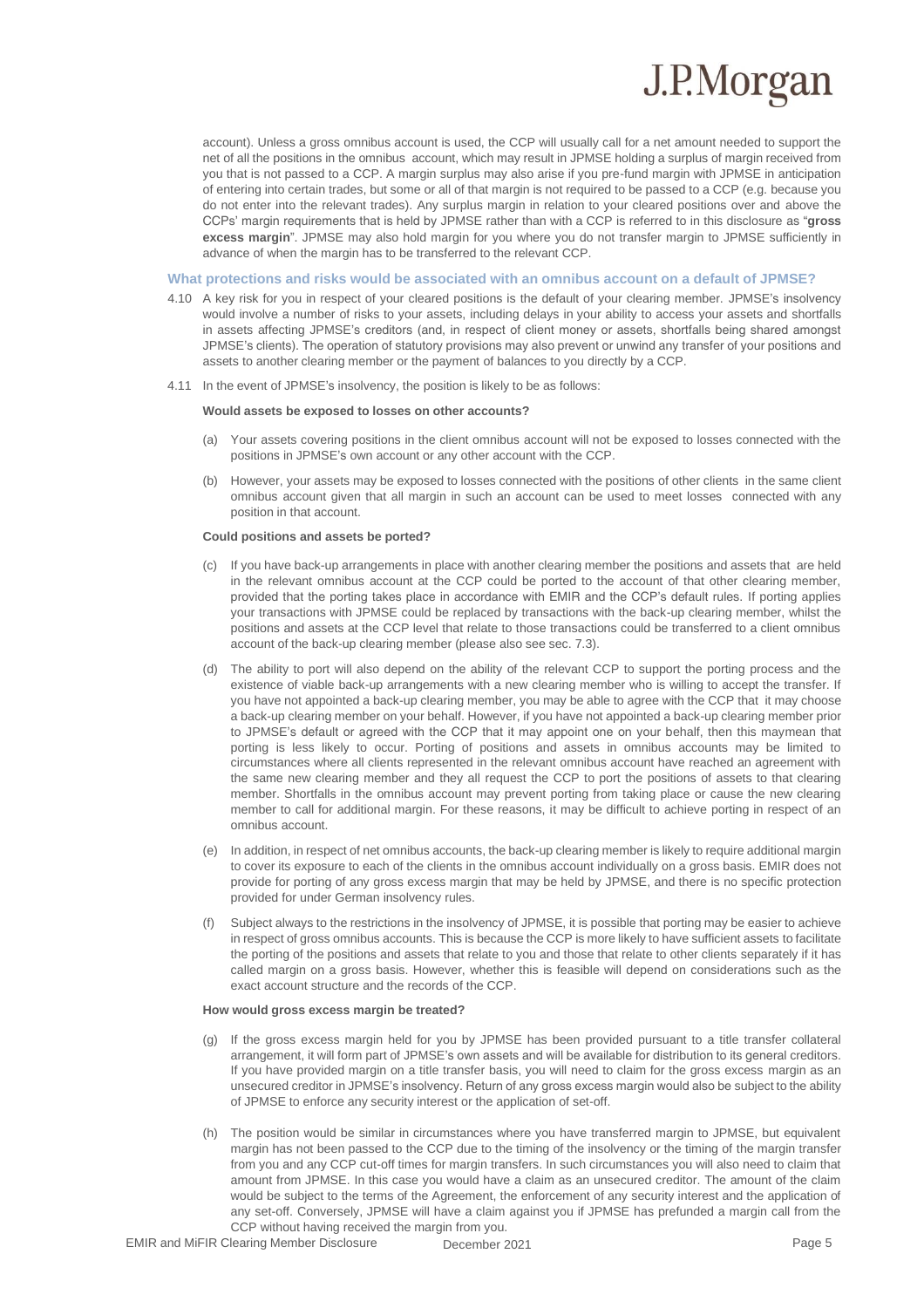

#### **What would happen if the positions and assets could not be ported?**

- If you do not wish to port your positions and assets to a back-up clearing member or those positions and assets cannot be ported in accordance with the relevant CCP's rules (e.g. because the porting cannot take place within a predefined transfer period), the CCP may take steps to manage its risks. This may include liquidating the positions and assets in the omnibus account. Any positive balance may be returned to you directly when the CCP knows how much of the balance is owed to each client and your identity is known to the CCP or, if not, to JPMSE (or JPMSE's insolvency administrator) for the account of its clients. If you are due a payment from JPMSE as a result of close-out calculations relating to the transactions between you and JPMSE, the amount due from JPMSE to you will be reduced by any amount that you receive (or are deemedto receive) directly from the CCP. Given the features of the omnibus account described in paragraph 4.8 above, any assets returned directly to you by the CCP may not be the same as the assets that you provided to JPMSE. In any case, CCPs will not usually know the identity of the clients in an omnibus account and are therefore unlikely to be able to return balances directly to you.
- If you have transferred securities margin to JPMSE on a security interest basis, then you will retain an interest in those securities (provided JPMSE has not subsequently exercised a right to transfer title to those securities to itself) and therefore, subject to any right of JPMSE to enforce the security interest, have a claim for those securities in the insolvency of JPMSE.
- (k) In relation to title transfer clients, you have to be prepared that any balance returned to JPMSE in respect of title transfer clients would form part of JPMSE's own assets and be available for distribution to JPMSE's general creditors. If you have transferred margin to JPMSE on a title transfer basis, you may need to claim for the balance as an unsecured creditor in the insolvency of JPMSE, subject to any available rights of set-off and the ability of JPMSE to enforce any security interest.
- (l) If you have posted cash collateral in a trust account you should be entitled to the return of such amount that is not to be applied in accordance with the Agreement and was not transferred to JPMSE.
- (m) It is possible that any close-out mechanism in the Agreement or by virtue of law could take effect, which would mean that your trades with JPMSE would be subject to the operation of netting and set-off and the calculation of a close-out amount, which would either be payable by JPMSE to you or by you to JPMSE. In the event that a close-out amount is payable by you, your rights will also be subject to the enforcement by JPMSE of any security interest under the Agreement. This may override many of the considerations set out above. Insolvencyset-off may apply in place of any close-out under the Agreement.

#### **Omnibus Client Segregation for Indirect Clearing Arrangements – default of JPMSE**

- 4.12 Where JPMSE offers to facilitate Indirect Clearing Arrangements JPMSE offers its clients, and they in turn may offer their indirect clients, a choice between gross omnibus client segregation and net omnibus client segregation.
- 4.13 When using net omnibus client segregation, the assets and positions of JPMSE and JPMSE's client that are held at the CCP will be distinguished from those held for the account of JPMSE's client's indirect clients. This means that indirect clients' positions and assets will be recorded in a separate client omnibus account and not commingled with JPMSE's own, or your own, positions and assets.
- 4.14 The main features of the omnibus client segregated account set out in clauses 4.2 4.9 above will also apply to a net omnibus client segregated account.
- 4.15 The protections and risks associated with an omnibus client segregated account on a default of JPMSE set out in clauses 4.10. and 4.11 will also apply to a net omnibus client segregated account.
- 4.16 When using gross omnibus client segregation, the assets and positions of JPMSE and JPMSE's client that are held at the CCP will be distinguished from those held for the account of JPMSE's client's indirect clients and the positions of one indirect client will not offset the positions of another indirect client, and the assets held for the account of one indirect client cannot be used to cover the positions of another indirect client. This means that indirect clients' positions and assets will be recorded in a separate client omnibus account and not commingled with JPMSE's own, or your own, positions and assets.
- 4.17 The main features of the individual client segregated account set out in clauses 5.1 5.7 below will also apply to a gross omnibus client segregated account, save that more than one indirect client can have their positions and assets held in one single gross omnibus client segregated account rather than separate accounts as is the case for individual client segregation (even though each indirect client's positions and assets in that single account are not used to offset the positions of other indirect clients in the account nor to cover positions of other indirect clients in the account). Therefore, references in clauses 5.1 – 5.7 to separate accounts for each client should be read as references to separate positions and assets of each indirect client within a single gross omnibus client segregated account. You should also refer to the CCPs for their own disclosures, for which JPMSE does not accept any responsibility.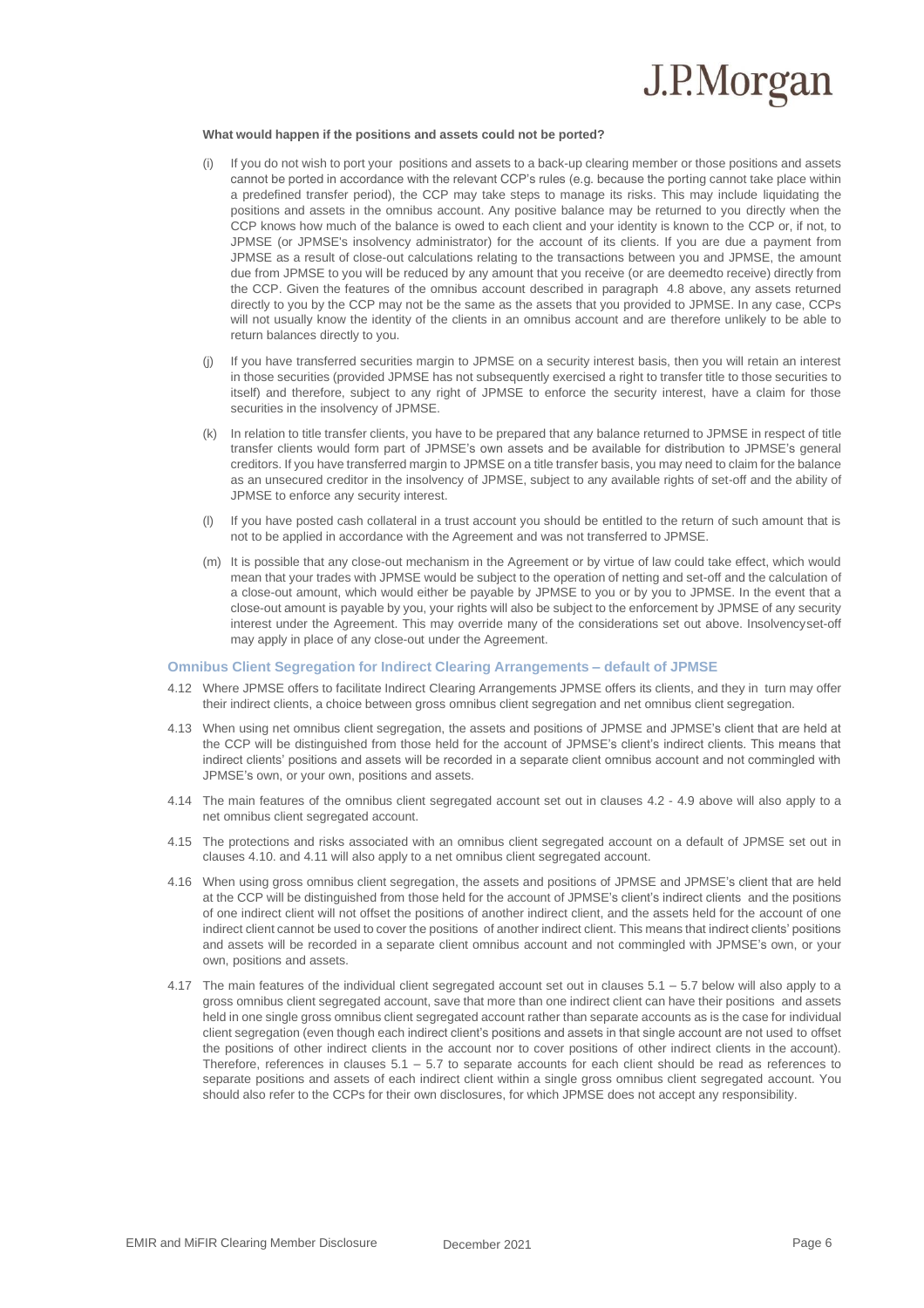

4.18 The protections and risks associated with an individual client segregated account on a default of JPMSE set out in clauses 5.8 and 5.9 will also apply to a gross omnibus client segregated account. You should also refer to the CCPs for their own disclosures, for which JPMSE does not accept any responsibility.

#### **Omnibus Client Segregation for Indirect Clearing Arrangements – default of JPMSE's client**

- 4.19 The Indirect Clearing RTS contain additional requirements in the case of a default of JPMSE's client. You are required to disclose to your indirect clients the details of the different levels of segregation and a description of the risk involved with the respective levels of segregation offered, including upon your default. This document does not address the situation between you and your indirect clients in the case of your default.
- 4.20 When the assets and positions of one or more indirect clients are managed by JPMSE in a net omnibus client segregated account, JPMSE shall ensure that there are procedures for a prompt liquidation of the assets and positions of indirect clients following your default, which shall include liquidating the positions of the indirect clients at the level of the CCP. After the completion of the default management process, JPMSE shall readily return to you,for the account of the indirect clients, any balance owed from the liquidation of the assets and positions of the indirect clients. JPMSE expects that the period of time to liquidate the assets and positions of indirect clients may vary from one to ten business days, although this will depend on a number of factors, including the size of indirect client assets and positions (including those held in net omnibus segregated accounts, gross omnibus segregated accounts and with non-EEA CCPs) as well as general market conditions.
- 4.21 Porting is not available for net omnibus client segregated accounts due to the risk, identified in the Indirect Clearing RTS, that the information on the positions held for the account of each indirect client is not passed on to all the entities involved in the Indirect Clearing Arrangement so, in the case of the default of the client, the identification of which assets and positions belong to which indirect client might not be unequivocally and quickly determined. In such a situation porting would be unrealistic and the time taken to attempt porting would introduce delays and risk tothe adequate management of the default, including the liquidation of the assets and positions in the account.
- 4.22 When the assets and positions of one or more indirect clients are managed by JPMSE in a gross omnibus client segregated account, JPMSE shall ensure that there are procedures to conduct a transfer of the assets and positions held by you for the account of your indirect clients to another client or clearing member (i.e. porting) and, where there is no porting, procedures to initiate the payment of the proceeds from a liquidation of the assets and positions of indirect clients to each of those indirect clients.
- 4.23 JPMSE will contractually commit to at least trigger the porting procedures for the transfer of the assets and positions held by you for the account of your indirect clients to another client or clearing member designated by all the indirect clients whose assets and positions are being transferred, on the relevant indirect clients' request and without your consent. That other client or clearing member shall be obliged to accept those assets and positionsonly where it has previously entered into a contractual relationship with the relevant indirect clients by which it has committed itself to do so.
- 4.24 JPMSE will require that a porting request is made by an indirect client within four hours of the notification by JPMSE to the indirect client on the default of the client. JPMSE will then attempt to carry out the porting within one day to minimise the risk of under-collateralisation should the value of any margin relating to that indirect client fluctuate (although JPMSE will retain the right to attempt porting for a longer period where it considers it an appropriate course of action). The porting request must be made in writing by a suitably authorised individual and details of the client or clearing member who will receive the positions and assets being ported must be provided. JPMSE will always retain the right to not attempt porting where it determines that it is not possible or not an appropriate course of action.
- 4.25 Where porting does not take place for any reason within JPMSE's predefined transfer period, JPMSE shall ensure the prompt liquidation of the assets and positions of indirect clients following your default, which shall include liquidating the positions of the indirect clients at the level of the CCP. Following the liquidation, JPMSE shall contractually commit to at least trigger the procedures for the payment of the liquidation proceeds to each of the indirect clients directly.
- 4.26 The Indirect Clearing RTS recognise that, in some circumstances, the direct return of the liquidation proceeds to the indirect client cannot be conducted, such as in the case of the failure of a client providing indirect clearing services that is established in a third country where the insolvency regime would not allow the direct return of the liquidation proceeds. In addition, JPMSE will only trigger the payment of the liquidation proceeds provided that JPMSE is able to identify the indirect clients in a manner that is acceptable to JPMSE (including through anti-money laundering and other similar checks on an indirect client), and is not prevented by Applicable Law (as determined by JPMSE in its sole discretion) or otherwise from completing the payment.
- 4.27 After the completion of the default management process for your default and when JPMSE has not been able to identify the indirect clients or to complete the payment of the liquidation proceeds to each of the indirect clients, JPMSE shall readily return to you, for the account of the indirect clients, any balance owed from the liquidation of the assets and positions of the indirect clients.
- 4.28 It is possible for each indirect client under the gross omnibus client segregated account structure to be treated differently – some may have their positions and assets ported, some may receive liquidation proceeds directly and others may have their liquidation proceeds transferred to the client on their behalf.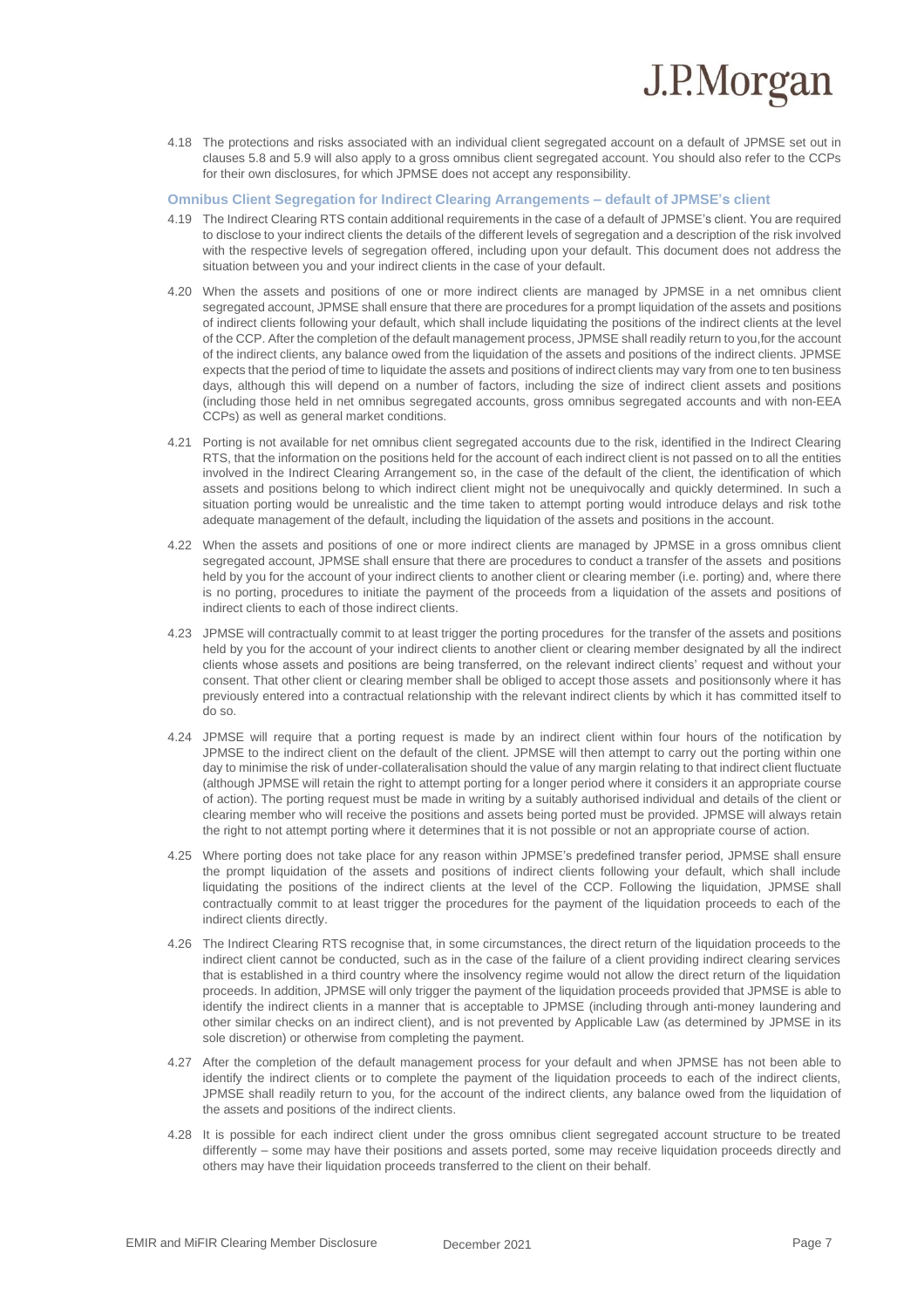#### **5. INDIVIDUAL CLIENT SEGREGATION**

#### **What are the main features of individual client segregation?**

- 5.1 As described above, under the individual client segregation option JPMSE will be able to distinguish in the accounts held at the CCP the assets and positions held for the account of one client from those held for the account of other clients. This means that your positions and assets will be recorded in a separate individual client account and not commingled with JPMSE's or any other clients' positions and assets.
- 5.2 This account structure offers the protection that the netting of positions recorded on different accounts should be prevented and the assets covering the positions in the individual client account should not be exposed to losses connected with the positions in JPMSE's own account or any other account, including any client omnibus account.
- 5.3 JPMSE will keep separate records and accounts that enable it to distinguish both in the accounts held with the CCP and in its own accounts its assets and positions from the assets and positions held for the account of each of its clients with individual segregation at the CCP.
- 5.4 If you opt for individual segregation, JPMSE will seek to ensure that all margin that you provide in respect of cleared positions will be posted to the CCP or CCPs indicated by you and distinguished from the margins of other clients or clearing members. It is your responsibility to ensure that you always indicate the relevant CCP or CCPs in respect of all margin transfers that you make to JPMSE. Where no CCP is indicated in respect of any part of a margin transfer, JPMSE may determine how to treat such margin in accordance with the Agreement.
- 5.5 In certain circumstances, JPMSE will not be required to transfer assets you provide to JPMSE to a CCP. In accordance with the Agreement, JPMSE will not be required to transfer to a CCP any assets you provide to JPMSEthat are not related to individually segregated clearing activities at a CCP, provided that the assets are not dedicated to cover current positions with a CCP and that they are clearly identifiable as such. Additionally, if you transfer margin to JPMSE in excess of the margin required by the relevant CCP and that excess margin is not in theform of assets that are eligible to be posted to the CCP (in accordance with the CCP's rules), JPMSE will not be under any obligation to transform such assets into assets that would be eligible to be posted to the CCP. JPMSE will transfer such noneligible assets to the CCP only if the CCP has the operational and technical means to receive them. However, the assets will not be eligible to meet the CCP's margin requirement. If you transfer margin to JPMSE in the form of a bank guarantee in favour of JPMSE, then JPMSE will not be required to post to the CCP anamount of eligible margin equal to that value of the bank guarantee that exceeds the margin called from the client by JPMSE. This disclosure does not address in any further detail the treatment of assets that are not transferred to the CCP.
- 5.6 CCPs have cut-off times and there are protocols, customs and usages in relation to the operations of CCPs, which means that JPMSE may not always be able to transfer margin to the relevant CCP. As such, if you do not transfer margin to JPMSE sufficiently in advance of when the margin has to be transferred to a relevant CCP, margin subsequently received by JPMSE from you may, in JPMSE's sole and absolute discretion in accordance with the Agreement, be returned to you or held by JPMSE until such time that it can be transferred to the CCP.
- 5.7 If you pre-fund margin with JPMSE in anticipation of entering into certain trades, but some or all of that margin is not required by the CCP (e.g. because you do not enter into the relevant trades), then it is your responsibility to instruct JPMSE to recall any excess from the CCP. JPMSE may, in its sole and absolute discretion in accordance with the Agreement, recall such margin from the CCP even in the absence of your instructions and hold it itself until it is able to return it to you.

#### **What protections and risks would be associated with an individual account on a default of JPMSE?**

- 5.8 A key risk for you in respect of your cleared positions is the default of your clearing member. JPMSE's insolvency would involve a number of risks to your assets, including delays in your ability to access your assets and shortfalls in assets affecting JPMSE's creditors (and, in respect of client money or assets, shortfalls being shared amongst JPMSE's clients). The operation of statutory provisions may also prevent or unwind the transfer of your positions and assets to another clearing member or the return of balances to you directly by a CCP.
- 5.9 In the event of JPMSE's insolvency, the position is likely to be as follows:

#### **Would assets be exposed to losses on other accounts?**

(a) Your assets covering positions in an individual client account will not be exposed to losses connected with the positions in JPMSE's own account or any other account with the CCP, including client omnibus accounts.

#### **Could positions and assets be ported?**

(b) If you have back-up arrangements in place with another clearing member, the insolvency of JPMSE should not prevent the porting of the positions and assets that are held in the relevant individual client account at the CCP to the account of that other clearing member, provided that the porting takes place in accordance with EMIR and the CCP's default rules.. This means that your transactions with JPMSE could be replaced by transactionswith the back-up clearing member and the positions and assets at the CCP level that relate to those transactions could be transferred to an individual client account of the back-up clearing member (please also see sec. 7.3).The ability to port will also depend on the ability of the relevant CCP to support the porting process and the existence of viable back-up arrangements with a new clearing member who is willing to accept the transfer. If you have not appointed a back-up clearing member, you may be able to agree with the CCP that it may choose a back-up clearing member on your behalf. However, if you have not appointed a back-up clearing member prior to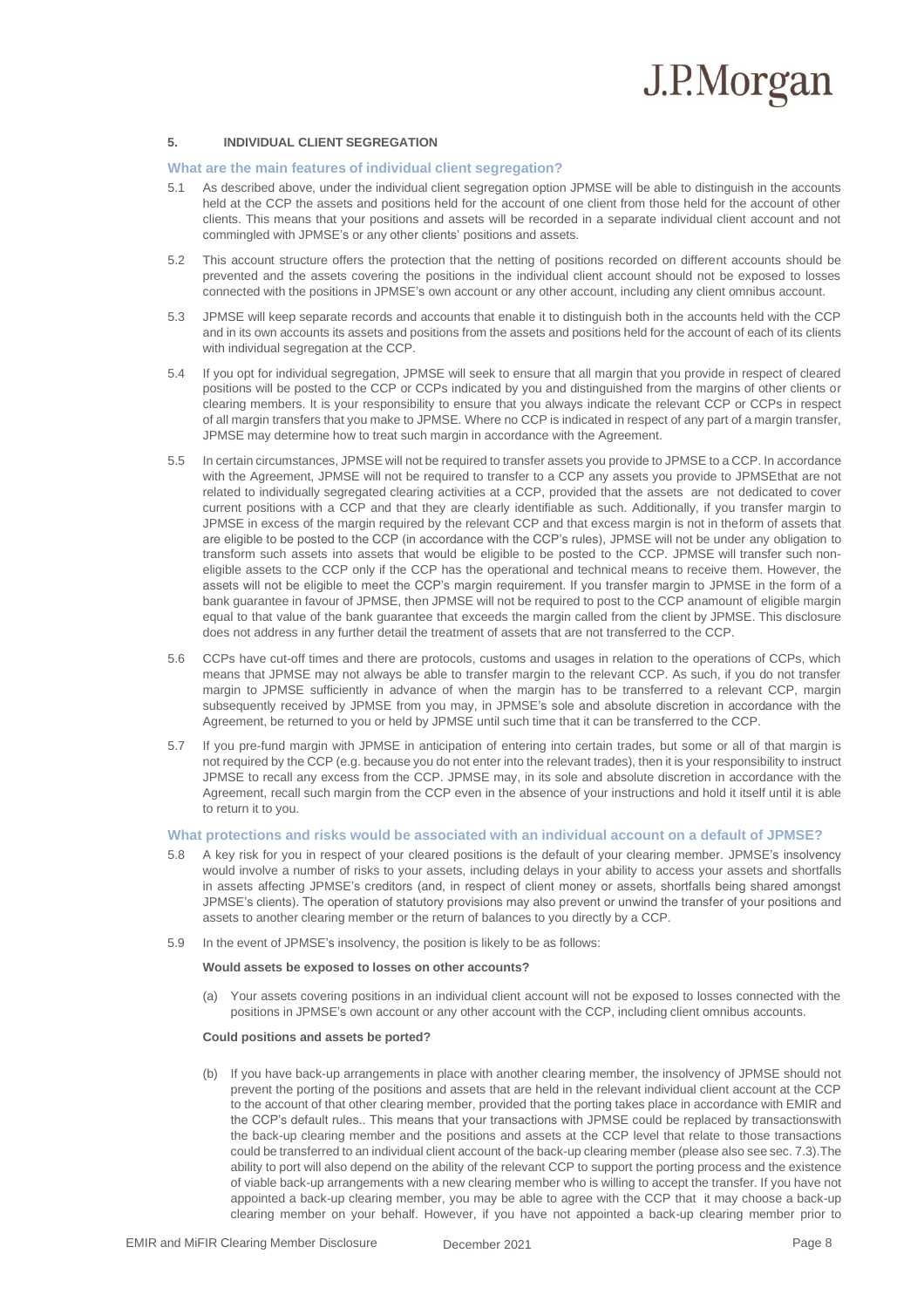JPMSE's default or agreed with the CCP that it may appoint one on your behalf, then this maymean that porting is less likely to occur. Porting of positions and assets in an individual client account is, however, not dependent on other clients having reached an agreement with the same new clearing member and may therefore be more readily facilitated than for omnibus accounts. Shortfalls in the individual client account may prevent porting from taking place or cause the new clearing member to call for additional margin. However, shortfalls in an individual client account would not be due to the failures of any other clients and are likely to only reflect the change in value of the positions from the time of the last margin call until the time of porting. As there is generally no gross excess margin held by JPMSE, issues surrounding CCPs' netting of client positions when calling for margin or the ability to port gross excess margin should not arise, except where you have not provided margin to JPMSE sufficiently in advance of when the margin has to be transferred to the relevant CCP, in which case JPMSE may, in its sole and absolute discretion and in accordance with the Agreement, hold margin it subsequently receives from you.

#### **How would gross excess margin be treated?**

(c) Subject always to the restrictions in the insolvency of JPMSE, you would generally not need to claim separately for any gross excess margin held by JPMSE, as all margin related to your current positions at a CCP would usually be passed to the CCPs. However, where you have transferred margin to JPMSE and equivalent margin has not yet been passed to the CCP due to the timing of the insolvency or the timing of the margin transfer from you and any CCP cut-off times, then you would need to claim for that separately from JPMSE as an unsecured creditor. This would also be the case if JPMSE has recalled surplus margin from a CCP, but has not yet transferred it to you. If the margin represented title transfer margin, you would have a claim as an unsecured creditor in respect of that amount. The amount of the claim would be subject to the terms of the Agreement, the enforcement of any security interest and the application of any set-off. Conversely, JPMSE will have a claim against you if it has prefunded a margin call from the CCP without having received the margin from you.

#### **What would happen if the positions and assets could not be ported?**

- (d) If you do not wish to port your positions and assets to a back-up clearing member or those positions and assets cannot be ported in accordance with the relevant CCP's rules (e.g. because the porting cannot take place within a predefined transfer period), the CCP may take steps to manage its risks. This may include liquidating the positions and assets in the individual client account. Any positive balance may be returned directly to the client when known to the CCP or, if it is not, to JPMSE (or its insolvency administrator) for the account of the client. If you are due a payment from JPMSE as a result of close-out calculations relating to thetransactions between you and JPMSE, the amount due from JPMSE to you will be reduced by any amount that you receive (or are deemed to receive) directly from the CCP. In any case, CCPs may be more likely to know the identity of the client in respect of an individual client account than in respect of an omnibus client account and therefore be able to return assets directly to you.
- (e) If you have transferred securities margin to JPMSE on a security interest basis, then you will retain an interest in those securities (provided JPMSE has not subsequently exercised a right to transfer title to those securities to itself) and therefore, subject to any right of JPMSE to enforce the security interest, have a claim for those securities in the insolvency of JPMSE.
- (f) In relation to title transfer clients, you have to be prepared that any balance returned to JPMSE in respect of title transfer clients will form part of JPMSE's own assets and be available for distribution to JPMSE's general creditors. If you have transferred margin to JPMSE on a title transfer basis, you may need to claim for the balance as an unsecured creditor in the insolvency of JPMSE, subject to any available rights of set-off and the ability of JPMSE to enforce any security interest.
- (g) If you have posted cash collateral in a trust account you should be entitled to the return of such amount that is not to be applied in accordance with the Agreement and was not transferred to JPMSE.
- (h) It is possible that any close-out mechanism in the Agreement or by virtue of law could take effect, which would mean that your trades with JPMSE would be subject to the operation of netting and set-off and the calculation of a close-out amount, which would either be payable by JPMSE to you or by you to JPMSE. In the event that a close-out amount is payable by you, your rights will also be subject to the enforcement by JPMSE of any security interest under the Agreement. This may override many of the considerations set out above. Insolvencyset-off may apply in place of any close-out under the Agreement.

#### **6. SPECIAL RESOLUTION REGIME FOR BANKS – ADDITIONAL MEASURES**

6.1 JPMorgan Chase & Co. is a global systemically important financial institution ("**G-SIFI**") and JPMSE is subject to the special recovery and resolution regime for German banks. In addition to early intervention, recovery and reorganisation and bank insolvency procedures, this regime includes the possibility of four resolution options being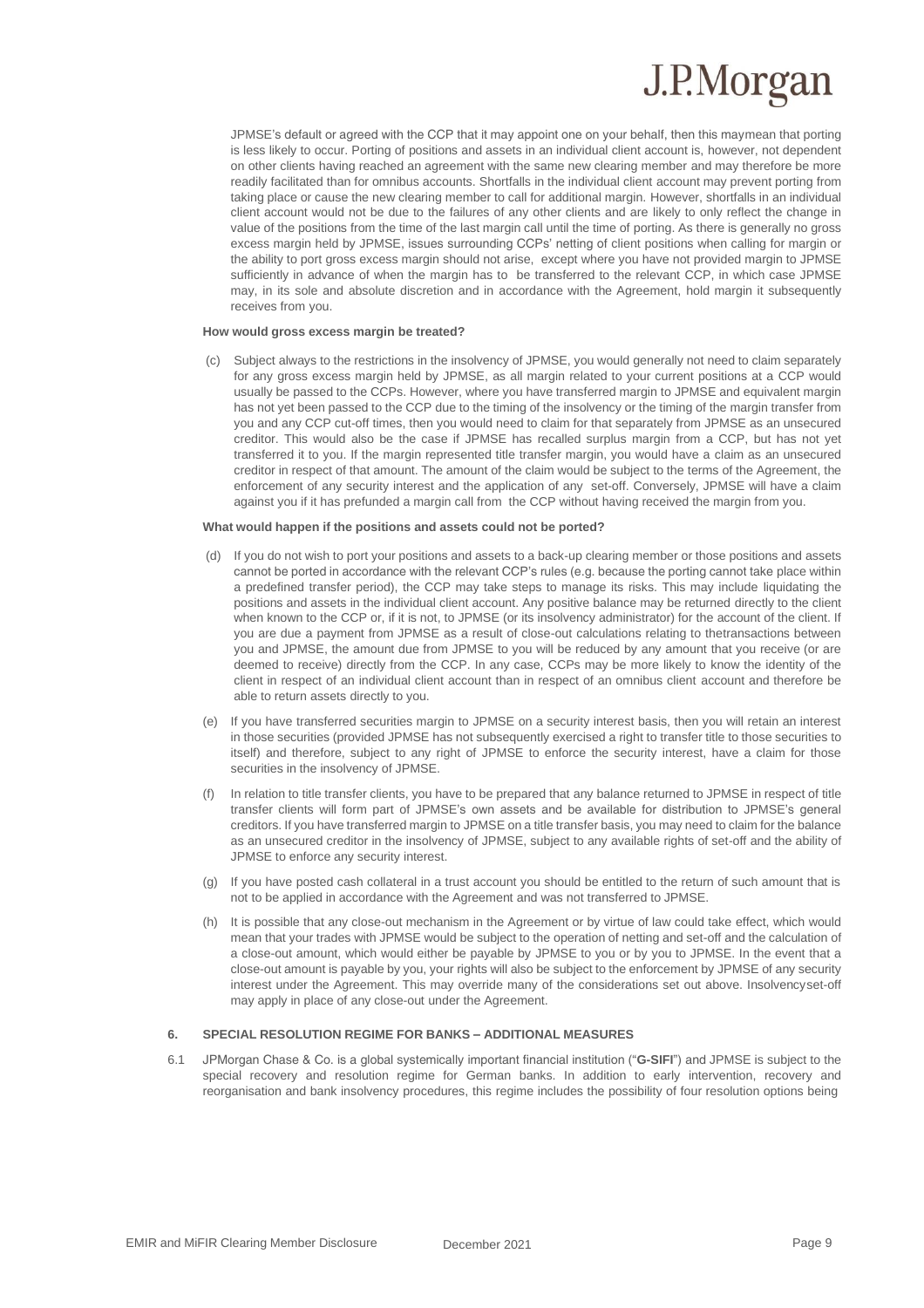

employed in respect of JPMSE, which may also be combined. These are the transfer to a private sector purchaser, the transfer to a bridge bank, the transfer to assets and liabilities to a special, publicly controlled asset management vehicle and the bail-in of eligible liabilities. In the event of one or more of these resolution options being used, there may be questions as to the continuation or transfer of the clearing membership with of each of the CCPs. It is possible that these arrangements may involve different considerations and outcomes than those outlined above.

- 6.2 In specific circumstances, in particular in case of a risk for the stability of the financial system (*Gefahr für die Stabilität des Finanzsystems*), BaFin may instruct that our assets and liabilities be spun-off (as a whole or in part (*Ausgliederung*) to another credit institution.
- 6.3 Additionally, the German Federal Government (*Bundesregierung*) could order a moratorium on credit institutions generally if the financial difficulties of credit institutions could lead to serious consequences for the German economy taken as a whole.

#### **7. ADDITIONAL INSOLVENCY CONSIDERATIONS**

- 7.1 If JPMSE enters into insolvency proceedings, you may not receive all of your assets back or retain the benefit of your positions; and there are likely to be time delays and costs (e.g., funding costs and legal fees) connected with recovering those assets. These risks arise in relation to both individual client accounts and omnibus client accounts.
- 7.2 Our insolvency proceedings are most likely to be insolvency proceedings initiated and controlled by Bundesanstalt für Finanzdienstleistungsaufsicht (*BaFin*), the German financial supervision authority (BaFin could also order other measures in respect of us). All powers in respect of our insolvent estate will rest with the insolvency administrator of our insolvent estate and all actions have to be taken against or with the consent of the insolvency administrator (which can be a time consuming process with an uncertain outcome).
- 7.3 In the case of insolvency of JPMSE it cannot be ruled out that despite the porting process being available under CCP rules, restrictions on the transfer of assets that are considered to form part of our insolvency estate will apply, and the insolvency administrator may challenge elements of such porting or other legal action in connection with any clearing related transactions.

### **8. THE DEFAULT FUND AND OTHER RESOURCES**

- 8.1 To limit its exposures to its clearing members, CCPs are required under EMIR to maintain a pre-funded default fund to cover losses that exceed those to be covered by margin requirements arising from the default of one or more clearing members, including in an insolvency. The default fund should at least enable the CCP to withstand (under extreme but plausible market conditions) the default of the clearing member to which it has the largest exposures or of the second and third largest clearing members, if the sum of their exposures is larger. Each clearing member is required to contribute to the default fund. CCPs are also required to maintain other financial resources.
- 8.2 If another clearing member fails, JPMSE and its clients may therefore benefit from the protections that the CCP's margin requirements, default fund and other financial resources provide.

#### **9. INDIRECT CLEARING ARRANGEMENTS INVOLVING LONG CHAINS**

- 9.1 The Indirect Clearing RTS introduce new rules where there is either:
	- (a) a set of contractual relationships between a CCP, a clearing member, the client of a clearing member, an indirect client and the client of an indirect client, which arrangement allows these entities to provide clearing services to an end indirect client; or
	- (b) a set of contractual relationships between a CCP, a clearing member, the client of a clearing member, an indirect client, the client of an indirect client and its client, which arrangement allows these entities to provide clearing services to an end indirect client.
- 9.2 These arrangements are known as long chains and do not change the protections and risks as between you and JPMSE, save that only net omnibus segregated accounts are permitted in long chains.
- 9.3 As part of a long chain arrangement, JPMSE may (i) provide clearing services (as clearing member) to another J.P. Morgan group entity (as the client of JPMSE as the clearing member), or (ii) receive clearing services (as the client of a clearing member) from a third party (as clearing member). In such situations, you may be treated as the indirect client by JPMSE (in situation (i)) or by the third party (in situation (ii)). This does not change the protections and risks as between you and JPMSE (save that only net omnibus segregated accounts are permitted in long chains), however you should also refer to any third party for its own disclosures. For the avoidance of doubt, references in this paragraph to "third party" may include J.P. Morgan group entities. Please see further the Schedule of Risk Disclosures for CCPs and Indirect Clearing Providers.

#### **10. GENERAL TERMS ON WHICH JPMSE IS PREPARED TO FACILITATE INDIRECT CLEARING ARRANGEMENTS**

10.1 JPMSE is required, without prejudice to the confidentiality of contractual arrangements with individual clients, to publicly disclose the general terms on which it is prepared to facilitate Indirect Clearing Arrangements, including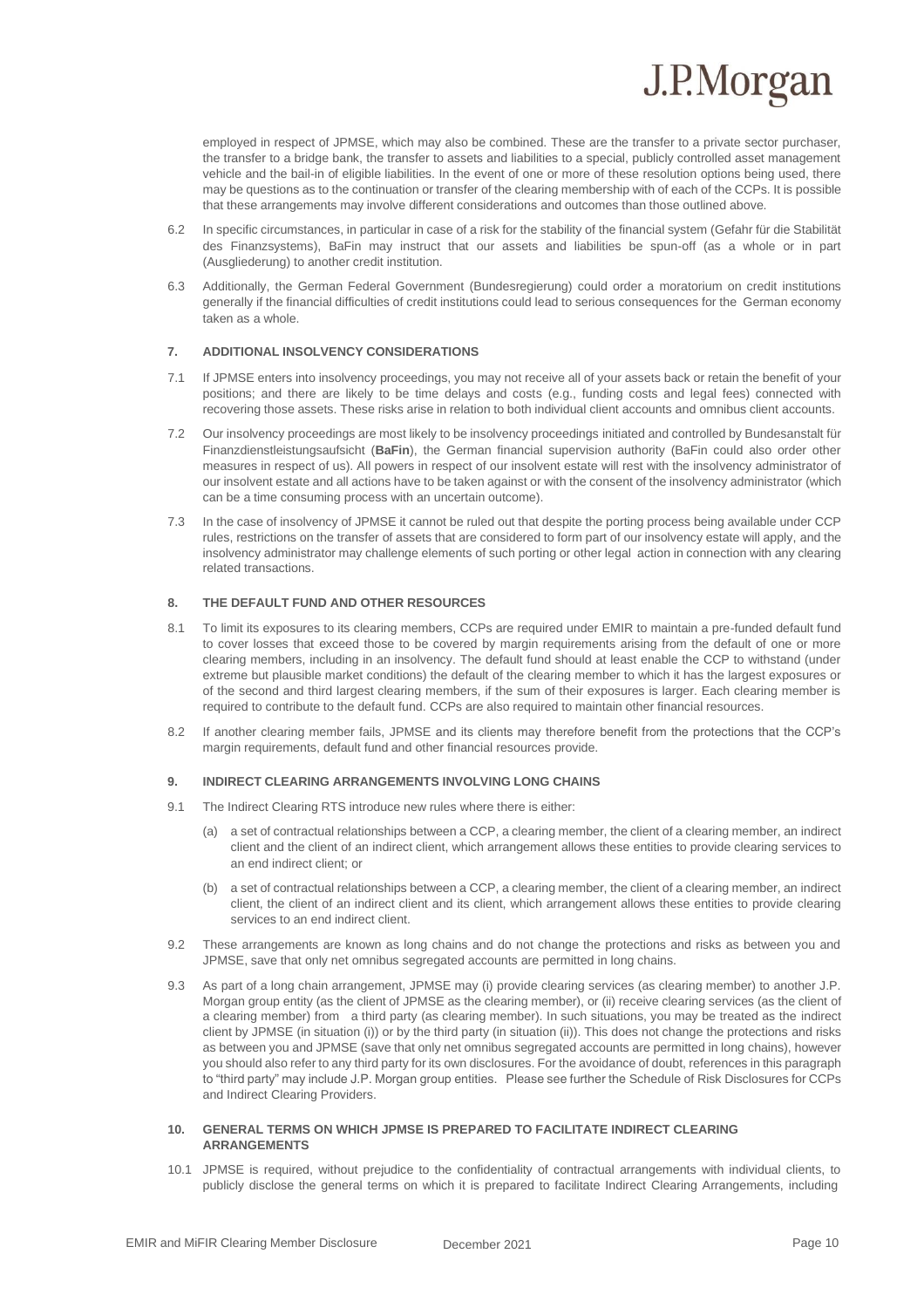minimum financial resources and operational capacity requirements for clients that provide Indirect Clearing Arrangements.

- 10.2 JPMSE will apply the following considerations:
	- (a) *Authorisations*: clients must be duly authorised and have in place appropriate licenses and approvals to conduct Indirect Clearing Arrangements in their jurisdictions.
	- (b) *General Due Diligence Requirements*: JPMSE may use certain criteria to assess the client, taking into account the nature, scale and complexity of the client's business and shall include but not be limited to the following: (i) sufficient credit strength, including any guarantees or credit support; (ii) adequate internal risk control systems including risk management to support Indirect Clearing Arrangements; (iii) clear understanding of the client's intended trading strategy; (iv) adequate payment systems and arrangements that, in JPMSE's reasonable discretion enable the client to ensure a timely transfer of assets or cash as margin, as required by JPMSE in relation to the clearing services it provides; (v) adequate systems settings and access to information that, in JPMSE's reasonable discretion, helps the client to respect any maximum trading limit agreed or set by JPMSE; (vi) any collateral provided to JPMSE by the client shall be in accordance with the agreement; (vii) theclient has sufficient operational resources, including technological interfaces and connectivity to carry out the transactions; (viii) any involvement of the client in a breach of the rules ensuring the integrity of the financial markets, including involvement in market abuse, financial crime or money laundering activities; and (ix) any further criteria JPMSE may determine in its sole discretion from time to time.
	- (c) *Clients Agreements with their clients*: Where applicable clients will need to demonstrate that they have adequate arrangements in place with their clients which give effect to the Indirect Clearing Arrangements.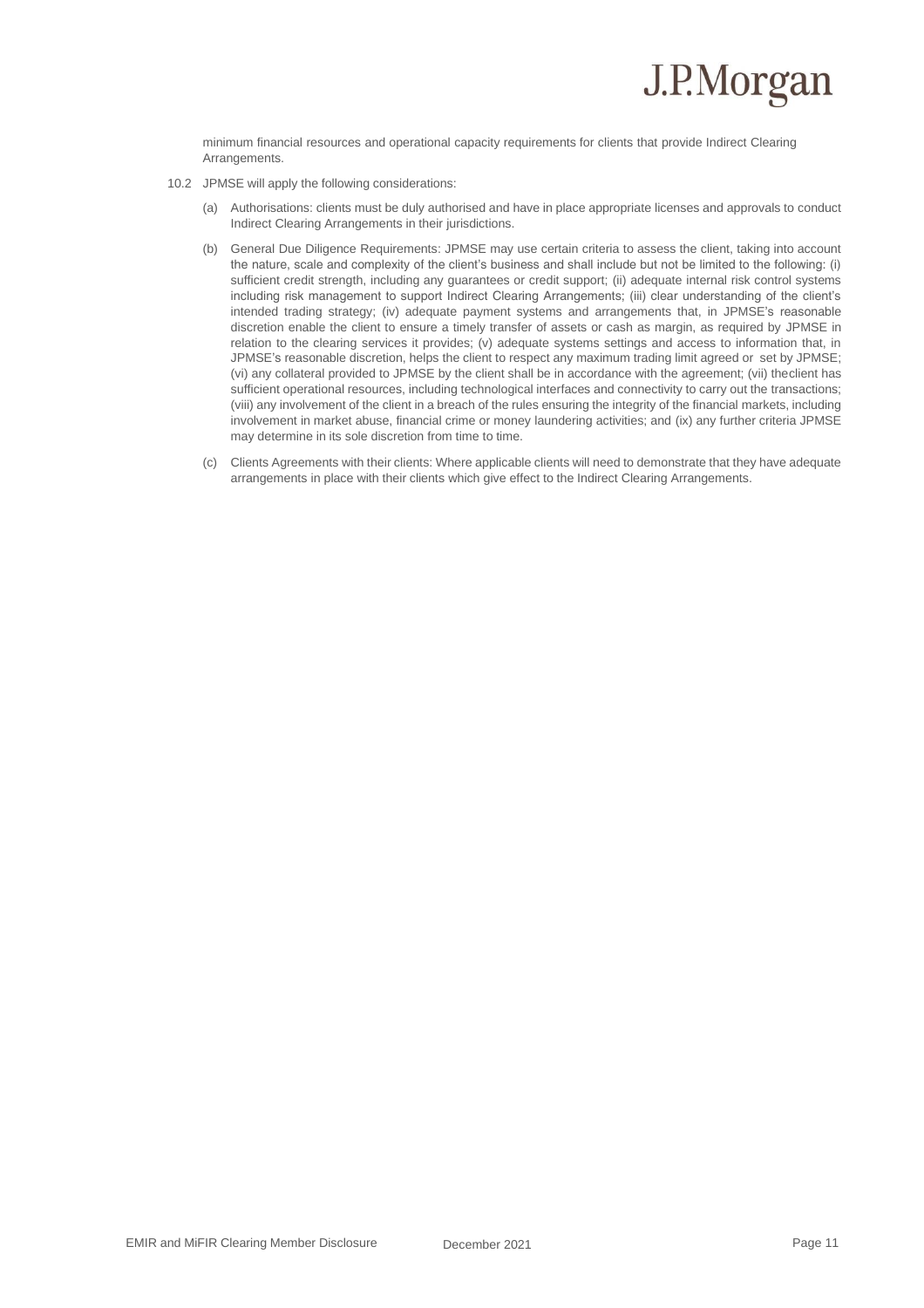

#### **SCHEDULE OF CCP LINKS**

Please click on the links below to access the CCP websites which will have sections containing the Article 39 disclosures required by EMIR in respect of CCPs upon EMIR authorisation. Links to CCP Rulebooks are also added as reference. Please note that each CCP, not J.P. Morgan, maintains these links.

| <b>BME CLEARING</b><br>Website:<br>http://www.bmeclearing.es/<br>CCP Rulebook:<br>https://www.bmeclearing.es/ing/Resources/Rule-Book     | <b>CASSA DI COMPENSAZIONE E GARANZIA</b><br>Website:<br>https://www.euronext.com/en/post-trade/euronext-clearing<br><b>CCP Rulebook:</b><br>https://www.lseg.com/sites/default/files/content/documents/03%20Regu<br>lations%20CCG_22032021_with%20evidence.pdf |
|------------------------------------------------------------------------------------------------------------------------------------------|----------------------------------------------------------------------------------------------------------------------------------------------------------------------------------------------------------------------------------------------------------------|
| <b>EUROPEAN COMMODITY CLEARING AG</b><br>Website:<br>https://www.ecc.de/en/<br>CCP Rulebook:<br>http://www.ecc.de/ecc-en/about-ecc/rules | <b>EUREX CLEARING AG</b><br>Website: http://www.eurexclearing.com/clearing-en/<br>CCP Rulebook:<br>https://www.eurex.com/ec-en/rules-regs/rules-and-regulations                                                                                                |
| <b>LCH SA</b><br>Website:<br>https://www.lch.com/<br><b>CCP Rulebook:</b><br>https://www.lch.com/resources/rulebooks                     | <b>NASDAQ CLEARING AB</b><br>Website:<br>https://www.nasdag.com/solutions/nasdag-clearing-offering<br>CCP Rulebook: https://www.nasdaq.com/solutions/rules-<br>regulations-derivatives-rules                                                                   |